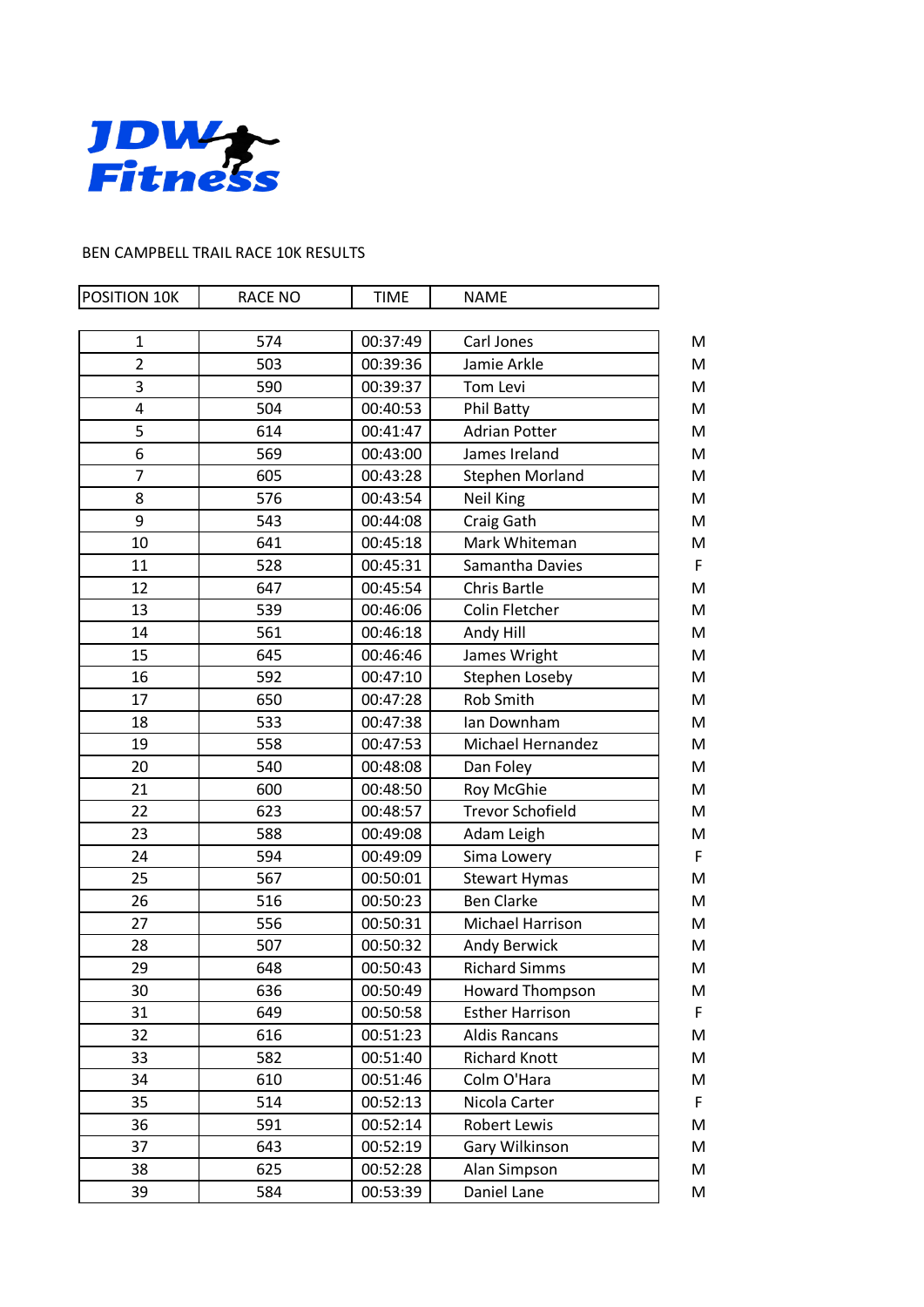| 40 | 606 | 00:53:44 | <b>Catherine Morland</b><br>F       |
|----|-----|----------|-------------------------------------|
| 41 | 581 | 00:53:58 | M<br>Lee Kitching                   |
| 42 | 621 | 00:54:43 | Gareth Robinson<br>M                |
| 43 | 548 | 00:55:24 | $\mathsf F$<br>Sheryl Goodman       |
| 44 | 596 | 00:55:36 | M<br>Alistair Lunn                  |
| 45 | 628 | 00:56:08 | M<br>Paul Smith                     |
| 46 | 639 | 00:56:15 | F<br>Sam Watters                    |
| 47 | 527 | 00:57:09 | M<br>Nathan Dalla Riva              |
| 48 | 603 | 00:57:38 | Iain Milner<br>M                    |
| 49 | 607 | 00:58:22 | $\mathsf F$<br><b>Kirsty Naylor</b> |
| 50 | 519 | 00:58:29 | M<br><b>Robert Cooper</b>           |
| 51 | 634 | 00:59:14 | F<br>Jane Swain                     |
| 52 | 532 | 00:59:30 | M<br>Steve Dodsworth                |
| 53 | 563 | 00:59:33 | M<br>Graham Hoy                     |
| 54 | 524 | 00:59:36 | $\mathsf F$<br><b>Helen Cox</b>     |
| 55 | 505 | 00:59:47 | F<br><b>Claire Baxter</b>           |
| 56 | 520 | 00:59:48 | M<br>James Copley                   |
| 57 | 586 | 00:59:52 | M<br>Matthew Lee                    |
| 58 | 518 | 01:00:12 | $\mathsf F$<br>Stephanie Cooper     |
| 59 | 550 | 01:00:15 | F<br><b>Catherine Greenwood</b>     |
| 60 | 526 | 01:00:55 | $\mathsf F$<br>Luisa Dalla Riva     |
| 61 | 560 | 01:01:15 | Daniel Hickingbotham<br>M           |
| 62 | 565 | 01:01:28 | F<br><b>Alison Hunter</b>           |
| 63 | 611 | 01:01:39 | F<br>Joanna Pearson                 |
| 64 | 502 | 01:01:40 | M<br><b>Stan Appleton</b>           |
| 65 | 551 | 01:01:49 | M<br>Sam Greenwood                  |
| 66 | 555 | 01:02:16 | M<br>Jonathon Harris-Douglas        |
| 67 | 644 | 01:02:27 | M<br>Dave Wood                      |
| 68 | 608 | 01:02:32 | F<br>Sue Morley                     |
| 69 | 624 | 01:02:35 | M<br><b>Murray Scott</b>            |
| 70 | 646 | 01:02:39 | F<br>Sarah Harrison                 |
| 71 | 506 | 01:02:41 | <b>Craig Baxter</b><br>M            |
| 72 | 585 | 01:02:53 | Sally-Anne Lardner<br>F             |
| 73 | 630 | 01:02:56 | <b>Nigel Sparks</b><br>M            |
| 74 | 564 | 01:02:57 | $\mathsf F$<br>Victoria Hughes      |
| 75 | 536 | 01:04:32 | <b>Julie Elmes</b><br>$\mathsf F$   |
| 76 | 525 | 01:04:34 | $\mathsf F$<br>Faith Coy            |
| 77 | 575 | 01:05:07 | Mathew Kettlewell<br>M              |
| 78 | 599 | 01:05:11 | $\mathsf F$<br>Sue McCluskey        |
| 79 | 632 | 01:05:12 | M<br>lan Storey                     |
| 80 | 571 | 01:05:15 | Lee Jamieson<br>M                   |
| 81 | 531 | 01:06:05 | Linda Dodsworth<br>F                |
| 82 | 627 | 01:06:11 | $\mathsf F$<br><b>Fiona Slight</b>  |
| 83 | 573 | 01:06:26 | F<br><b>Heather Jones</b>           |
| 84 | 542 | 01:06:27 | F<br>Kirstin Galloway               |
| 85 | 613 | 01:06:48 | $\mathsf F$<br>Katherine Penrose    |
| 86 | 626 | 01:07:12 | David Sinton<br>M                   |
| 87 | 511 | 01:07:16 | F<br>Karen Butcher                  |
| 88 | 572 | 01:07:26 | $\mathsf F$<br>Pam Johnson          |
| 89 | 557 | 01:07:31 | F<br>Veronica Hawking               |